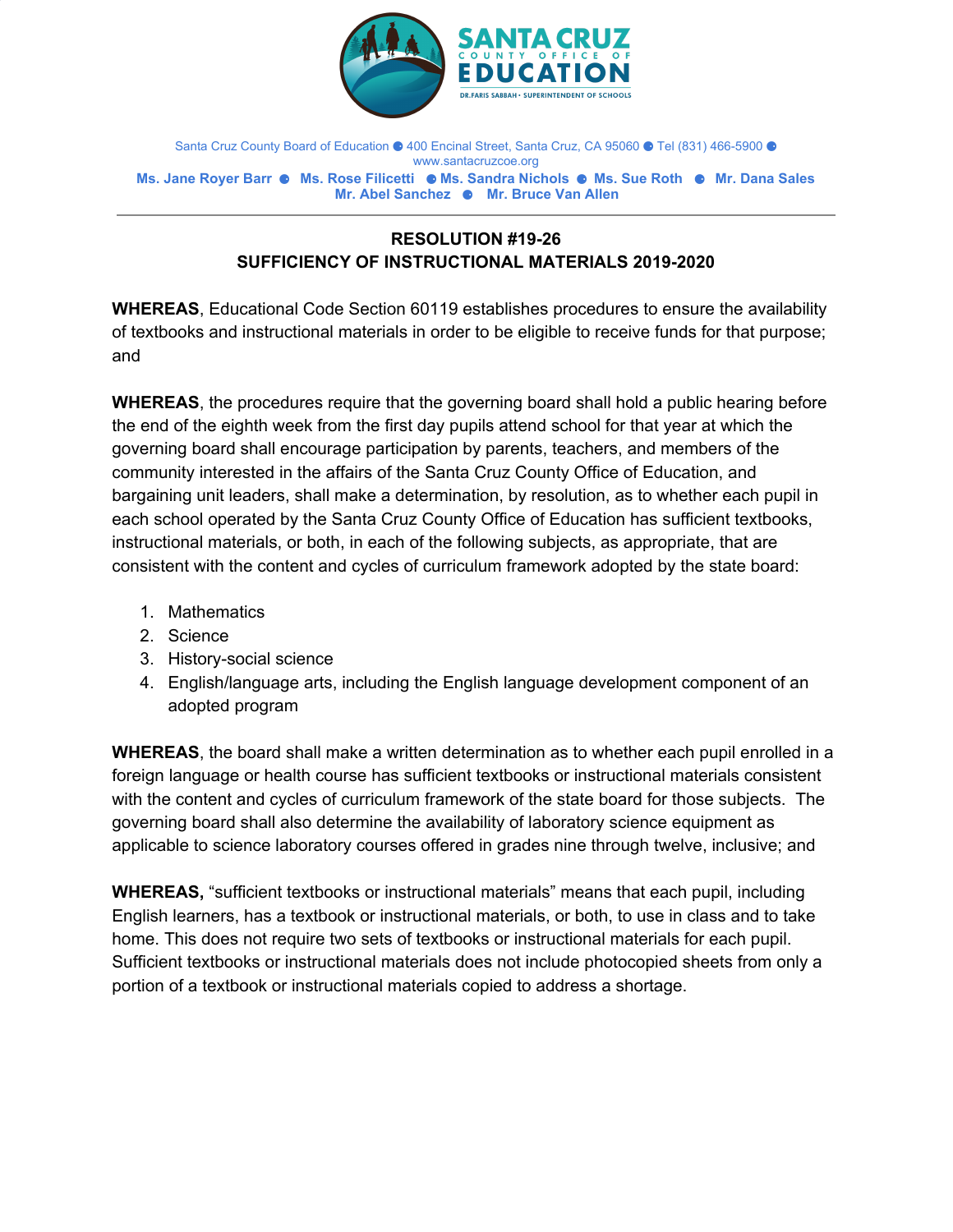**THEREFORE BE IT RESOLVED,** that the governing board of the Santa Cruz County Office of Education makes the determination that each pupil of the district has sufficient textbooks and/or instructional materials in each of the above noted subjects that are consistent with the content cycles of the curriculum framework adopted by the state board, and, further, that each pupil, including English language learners, has a textbook or instructional materials, or both, to use in class and to take home to complete required homework assignments.

**PASSED and ADOPTED** by the Santa Cruz County Board of Education on this 17th day of September 2020 by the following vote:

**AYES:**

**NAYS:**

**ABSTAIN:**

**ABSENT:**

 $\chi_{\text{data}}$  forthe

Sue Roth, Board President Santa Cruz County Board of Education

 $\frac{1}{2}$ 

Faris M. Sabbah, Secretary Santa Cruz County Superintendent of Schools

 $\mu_{\text{max}}$ 

Rose Filicetti, Vice President

 $m_{\mu\nu}$  and  $\mu_{\nu\mu}$ 

1e Royer Barr, Trustee